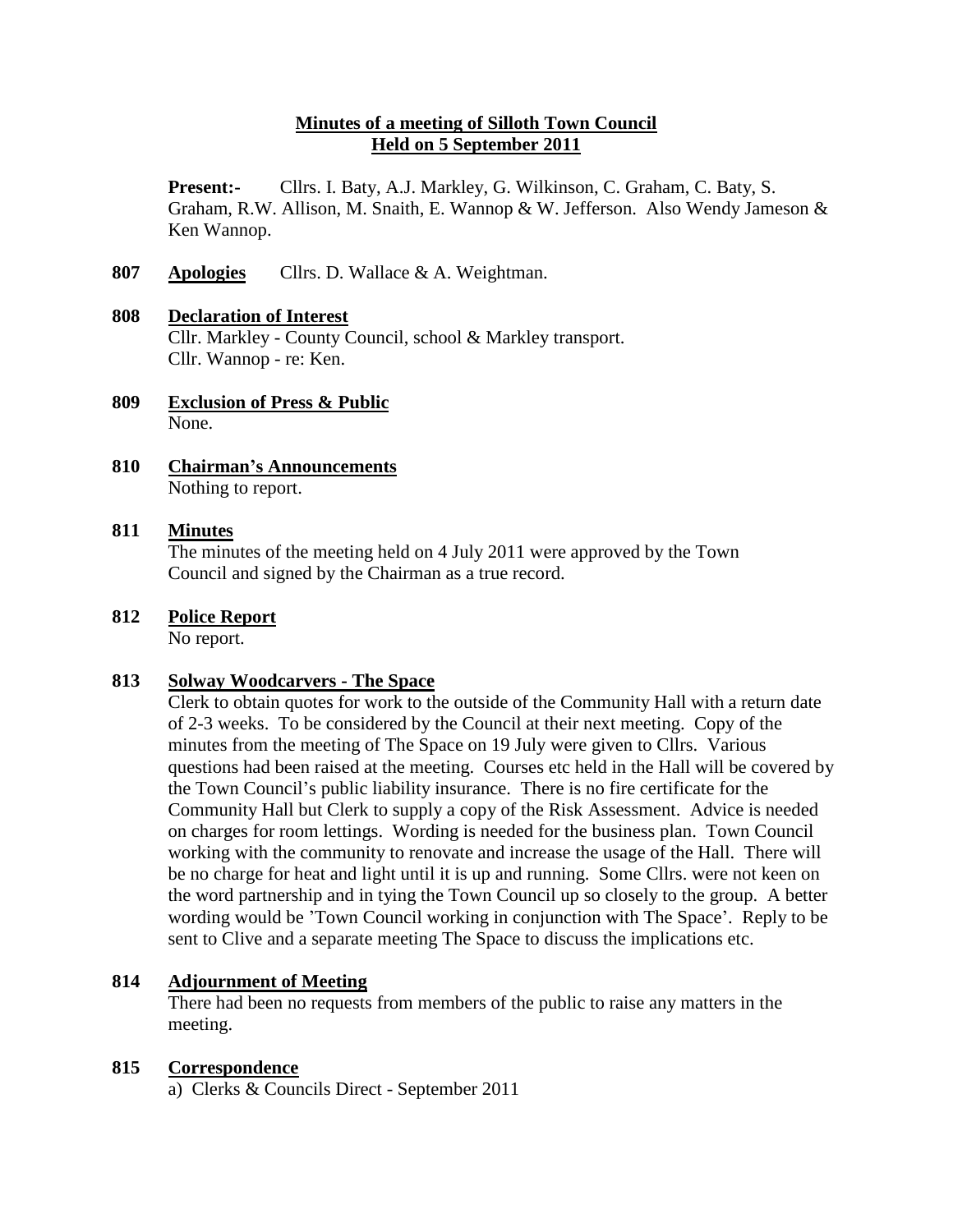b) Parish & Community News.

c) CALC - Developments your Skills.

d) The Round Spring - Spring 2011.

e) Silloth First Responders - Re: Charity event in aid of Silloth Community First Responders.

f) Silloth Festivals Ltd - Letter of thanks for the cheque for £800 towards the public liability insurance.

g) Heritage Lottery Fund - re: The Green, Silloth. Letter enclosing the Permission to start the project form which officially gives permission for the project to start.

h) Allerdale Borough Council - re: Lease, Silloth Green. Copy of the lease sealed by Allerdale Borough Council.

i) Email from Diane Graham of the Carnival Committee asking for an emergency meeting with the Town Council to discuss the Council's decision for no more bouncy castles on the Green. Following consultation with the Chairman, the Clerk advised Diane to liase with Raynor Fletcher on the matter.

j) Email from Allerdale Borough Council - re: Nesting seagulls. Seagulls are a protected species and illegal to disturb them during the nesting season. Appropriate measures can be used to prevent their return. Only way the birds can be removed or controlled is if they are causing a hazard to health and a permit obtained from DEFRA which are only issued in extreme circumstances. Allerdale cannot help in this instance.

k) Allerdale Borough Council - re: Notice of Road Closure for 29 August 2011. Copy of an amended road closure order following an error in the date on the original which stated Friday 29 August.

l) Royal Horticultural Society - Information about the 'in Bloom' campaign which is an opportunity to benefit local people and businesses.

m) Allerdale Borough Council - Planning and Planning Policy department will be relocating to Allerdale House, Workingon from 16 September 2011.

n) Letter from Jeff Downham, Development Officer from ACT asking if the Town Council would want to be part of a cluster grouping of parishes to develop a joint community plan. The scheme has been in motion for the last 2 years and is to enable Councils to have a stronger voice. It would involve more meetings. It is difficult to see what benefits there would be to the Town Council. Flooding may be an issue common to all parishes. The pumps are going to be switched off on the Marshes unless they are taken over by farmers. The Council decided not to join the cluster, as there would be no real advantage for the Town Council.

o) Cumbria County Council - re: North Allerdale Traffic Regulation Order Review Invitation to make comments on possible changes to the North Allerdale Traffic Regulation Order (TRO). Comments by 12 September 2011. One way system at the top of Esk Street has not been included. Existing double yellow lines are to be repainted.

p) Letter from various youngsters asking the Council to consider making a permanent bike track with ramps and obstacles etc. The youngsters are using the Pines at present and making their own track. A track would need to be sited sympathetically. Letter to be put in the Buzz to say the Council has had a request for a bike track and ask the public where it should be sited. Involve the community and ask for suggestions. Letter also to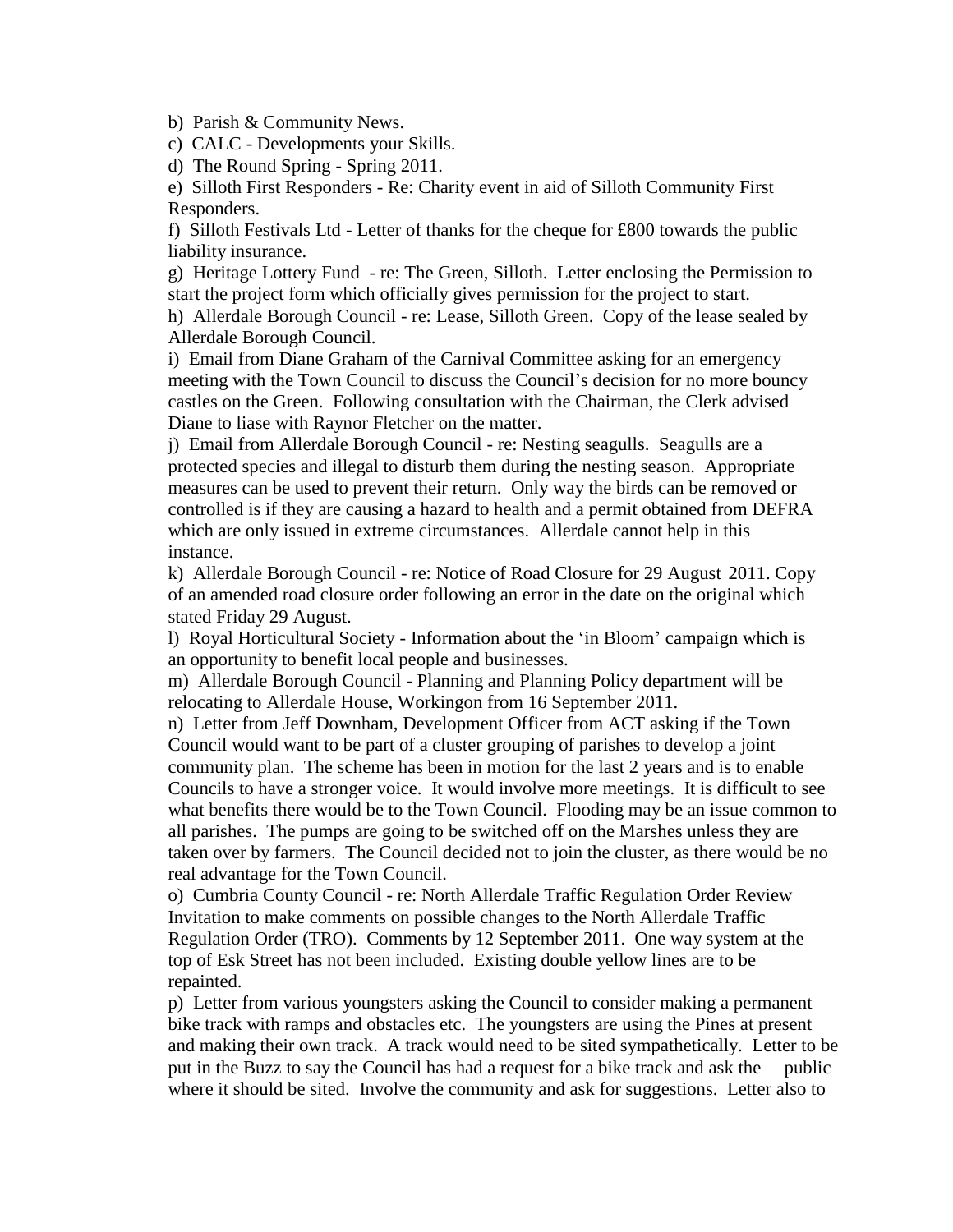be sent to the youngsters.

q) Letter from Mal Moore from the Solway Crafters regarding the siting of the marquee on the Green and the actions of a Councillor. Mr Moore contacted Cllr. Snaith shortly after an incident as he was very upset. He had obtained permission from the Town Council in February to site the craft tent on the Green on various dates during the year. He pays £25 each time he attends. There needs to better clarification on the dates, as he also attends when there is an event on the Green i.e. Vintage Rally, Kite Festival etc. Anything going on on the Green needs to be through the Town Council and with their permission. Need to welcome them here but need express written agreement from the Town Council and needs to work with STAG.

r) Letter from Jill Johnston of Brocklebank regarding the Craft Fairs on the Green and the problems encountered. Reply to be sent.

s) Email from Mr Duncan Wallace asking for permission to hold a private party in a marquee on the Green for his wife's birthday. Town Council are not in agreement to a marquee being erected for a private party.

t) Email from Allerdale Borough Council re: complaints about Mr Tinnion trading on The Green near the sunken garden with his ice cream van. Mr Tinnion has permission to trade on land at the Pines car park. He was trading next to the Promenade but has now moved back and is approx 60 paces away from the car park. He is currently in talks with Allerdale Borough Council. Allerdale are saying the land belongs to the Town Council. The Town Council do not have an objection to where George is trading from. No complaint has been received directly by the Town Council.

u) Allerdale Borough Council - re: Local Validation Checklist for planning applications. Schedule of details etc are on Allerdale website. Comments to be received within 8 weeks of the letter. Clerk to print it out and circulate it to the planning committee.

v) Letter from Mrs Kathryn Ostell re: Unkempt Land on Skinburness Road. The area of ferns and briars was cut back and has been kept cut down. A representative from Community Services advised us that certain planting cannot be cut down. It was suggested that Dr Brian Irving from the AONB be asked for his opinion on what could be done to tidy the area up. Residents are basically wanting the bushes/trees chopped right down. The shrubs are covering the old Council depot. It was agreed that Brian Irving be asked for his professional opinion. If there are any problems re: anti-social behaviour then the Police should be notified and asked to keep an eye on it. Will always looks before the area is cut and there has never been any litter and only three bottles have been found.

# **816 Planning Applications**

a) The **Town Council** have approved the following:-

**Ref No:** 2/2011/0493 **Proposal:** Demolish existing kitchen and outbuildings and replace with single storey extension **Location:** 4 Prospect Place, Silloth **Applicant:** Mr Paul Robertshaw

**Ref No:** 2/2011/0534 **Proposal:** Garage alteration to provide loft storage space **Location:** 9 Prospect Place, Silloth **Applicant:** Mr Shaun Bell

**Ref No:** 2/2011/0588 **Proposal:** Erection of dwelling house **Location:** Annandale, Blitterlees, Silloth **Applicant:** Mr J. Graham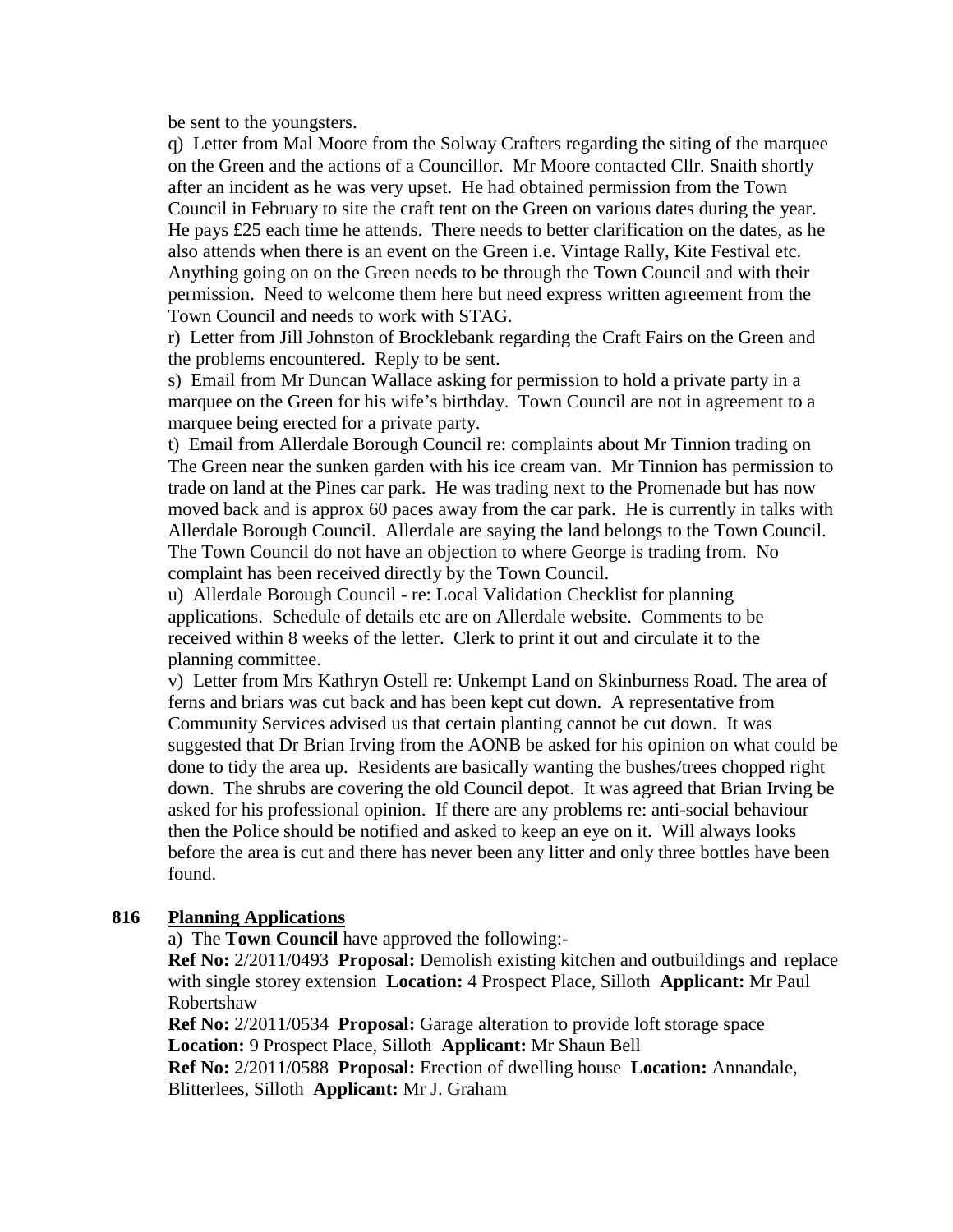**Ref No:** 2/2011/0560 **Proposal:** Replacement of timber windows to first and second floor elevation with PVC sliding sash. Revision of 2/2010/0956 **Location:** 14 Criffel Street, Silloth **Applicant:** Ms Carmel Bell, Jumbo Parties Ltd

b) The **Town Council** planning committee deferred the following application to the Full Council for consideration:-

**Ref No:** 2/2011/0380 **Proposal:** Outline application for six residential properties to replace existent planning permission 2/2008/0430 **Location:** Land adjacent to Greenrow Bungalows, Silloth **Applicant:** Mr Lesley Akehurst.

The Clerk rang Allerdale Borough Council and was told there were no changes to the original application and this was simply an extension to the time span and therefore no need to hold a special meeting.

**c) Allerdale Borough Council** have approved the following:-

**Ref No:** 2/2011/0380 **Proposal:** Outline application for six residential properties to replace existing planning permission 2/2008/0430 **Location:** Land adjacent to Greenrow Bungalows, Silloth **Applicant:** Mr Lesley Akehurst **Ref No:** 2/2011/0429 **Proposal:** Extension to existing nursing and residential care

home to provide 2 additional bedrooms with en-suites, 1 assisted WC and 1 hairdressing room **Location:** Silloth Nursing and Residential Care Home **Applicant:**  Silloth Nursing and Residential Care Home

**Ref No:** 2/2011/0417 **Proposal:** Listed building consent for extension to existing nursing and residential care home to provide 2 additional bedrooms with en-suites, 1 assisted WC and 1 hairdressing room **Location:** Silloth Nursing and Residential Care Home **Applicant:** Silloth Nursing and Residential Care Home

**Ref No:** 2/2011/0435 **Proposal:** Proposed new stairs, orangery to rear, extension of dormer to front elevation **Location:** 268 Skinburness Road, Silloth **Applicant:** Mr Gary Winter.

**Ref No:** 2/2011/0493 **Proposal:** Demolish existing kitchen and outbuildings and replace with single storey extension **Location:** 4 Prospect Place, Silloth **Applicant:** Mr Paul Robertshaw

# **817 Committee Reports**

None.

# **818 Licences**

Application for street trading consent:-

| Applicant               | Location                     | Date & Times               |
|-------------------------|------------------------------|----------------------------|
| D & K Ices              | Criffel Street, Silloth - in | <b>Bank Holiday Monday</b> |
| Moorcrest               | front of the Green Opp.      | 29 August 2011             |
| <b>Buchanon Terrace</b> | the junction with Esk St     | 10am to 6pm approx         |
| Ellenborough            | (for ice cream)              |                            |
| Maryport                |                              |                            |

Reply sent by Clerk to object to the application as per Town Council policy.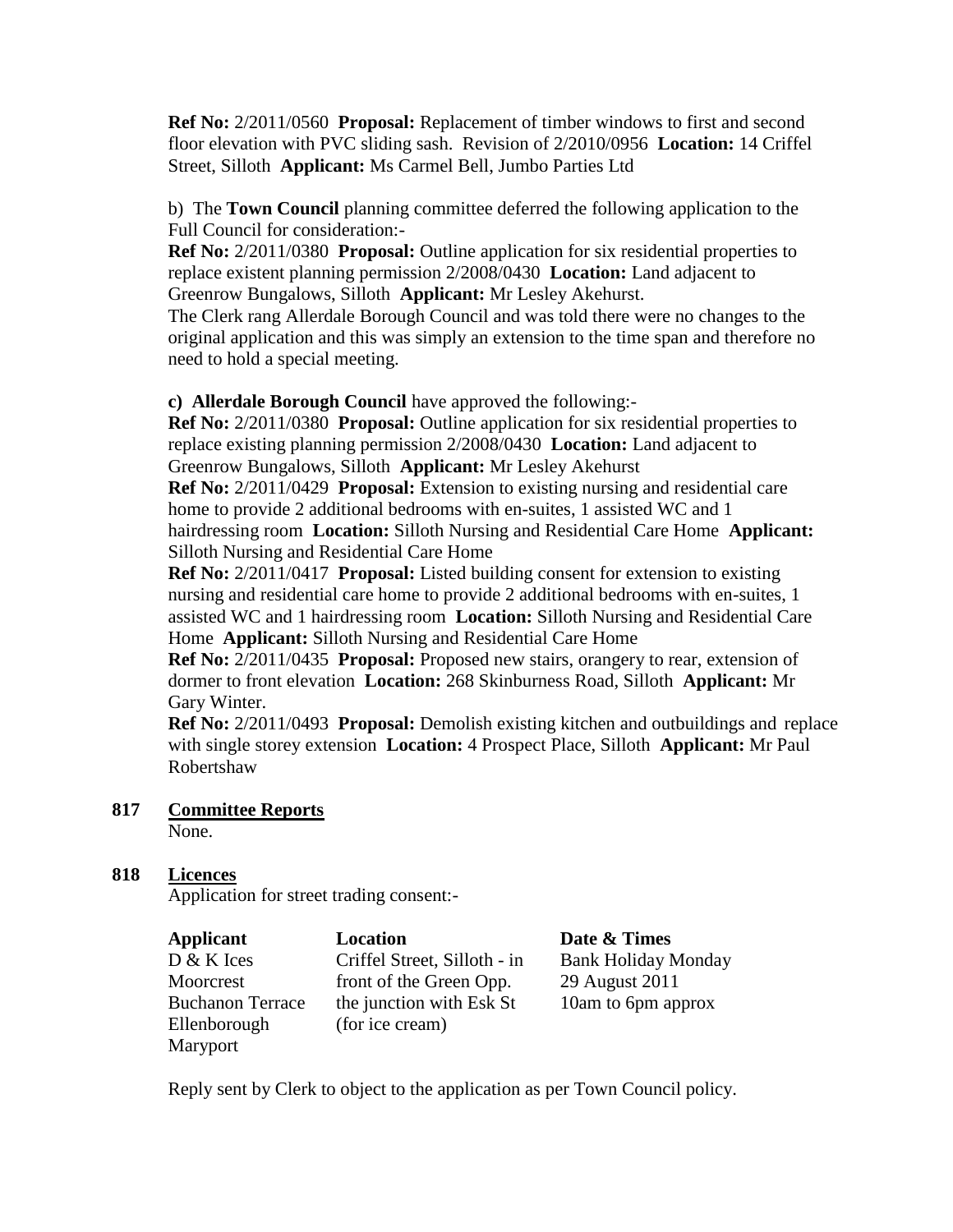## **819 Reports from Representatives**

**Primary School** Back to school on Wednesday. No report. **Joint Advisory Committee** Fine. **Silloth Tourist Action Group** Cllr. Chris Graham to report back to the Council. **Silloth Regeneration Partnership** Need to reorganise. **North Allerdale Development Trust** No report. **Sea Dyke Charity** No meeting. **Longcake Education Trust** No meeting. **Solway Community Technology College** No report. **Sports Hall** No report. **Silloth Community Hall - The Space** No report. Cllr. Chris Graham is going to meetings on behalf of STAG and will report back to the Town Council.

# **820 Allerdale & County Council Reports**

**Allerdale Borough Council** Talk in planning committee about modernising planning in line with Government's new policy. Manager hopes it will bring Cllrs. into line. Committee are minded to refuse applications for wind turbines and always send it to committee. Always told by turbine companies that they will automatically go to appeal which will cost ratepayers upwards of £80k for each application. Trying to put together a definitive map to identify where applications are agreeable. Council are in a bribery situation. Difficult situation and needs to find out what the local community actually feels about it. Officers refused to make a decision on the Honister application. County Council tried to put together a map years ago but were unsuccessful. Been to Cumbria Leaders Board on a number of occasions. It is in the national interests that they meet the targets for renewable energy. Must consider each application on its individual merits but it is the cumulative visual impact on the landscape that needs to be considered. There is now a barrel and a hosepipe at the Cemetery. The toilets are in need of renovation. **Cumbria County Council** Been asked if the entrance to the Lido at Barracks Bridge can be cut back. Letter to be sent to Mr Routledge. A new telephone pole was put up at Blitterlees and the old post box was taken away. Planning permission is now required before a new post box can be put up. Cllr. Markley asked that the Rugby Club be asked for the original costings for the rugby pitch. It was questioned whether the Community Hall & the Discovery Centre would be interested in solar panels. Cllr. Jefferson to ask Brian Irving. Amey contract is ending in March and a lot of work will be coming back in house. Navvies Bridge is opening and the North Side bridge opening next year. Top end of relief road at Carlisle should be open this year. £40m was saved last year but County Council now have to save £70m. Cllr. Markley will find out why the sign at entrance to Pennine View has not been replaced despite countless emails etc by the Clerk.

## **821 Handyman's Report**

General maintenance and grass cutting done. Bus shelters will be pressure washed and painted once the kids are back at school. Paddling Pool will be opened at the weekend for next couple of weeks. Gang mowers - Reelers have run out after 8 years and need replaced. Need to consider replacing or get a new set of gang mowers. Price to be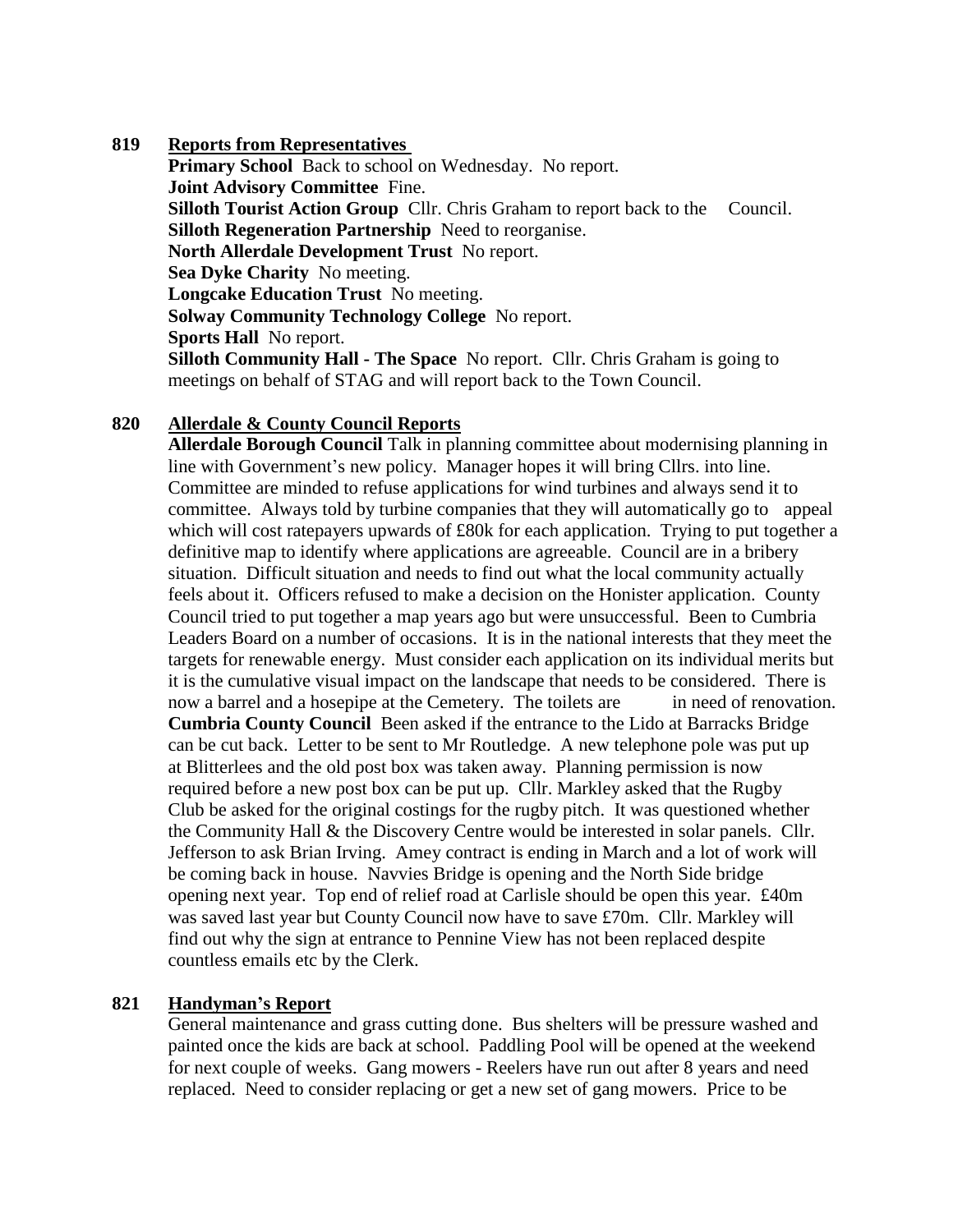obtained to repair and price to replace.

# **822 Town Clerk's Report**

Letter was sent to Allerdale regarding the condition of the road to West Beach but no reply received. Clerk to follow up on this.

## **823 Requests for Financial Assistance**

The Town Council considered the following requests for financial assistance: a) Wigton Swimming Pool - It was agreed that a donation of £100 be provided towards the running costs of the Swimming Pool.

b) Solway Plain Team Magazine - It was agreed that a donation of £10 be provided towards the printing costs of the magazine.

# **824 Payment of Accounts**

The Clerk produced a register report which provided details of cheque payments and other transactions through the Town Council's current account. The list of cheque payments were approved by the Town Council for payment.

# **825 Tree Pruning in Silloth**

It was questioned whether the Town Council's maintenance crew would be able to undertake the maintenance of the trees around the town, now that they have been pruned. County Council will not touch them again for a few years. There are approx 190 trees in the town and the job would need proper equipment and training. It was agreed that the Town Council would not undertake the work, as it is not within the scope of the Town Council's maintenance team.

## **826 Police Reports**

The last attendance was 6 December 2010. The notice of Safer Stronger Community Meeting in the Fire Station states the next meeting is on 1 November 2010. It was questioned why the Police do not attend Town Council meetings. Letter to be sent to the Police. There should have been a visible Police presence in the town on Carnival Day.

## **827 Allotments**

It was questioned how many residents there are on the waiting list, as it would seem there are several plots underused from the complaints received. Clerk had spoken to Gordon Baker and he has asked for a site meeting of the allotment committee to look at the allotments.

# **828 Leases**

It was questioned what the position is with regard to the ABP and Youth club leases. Clerk to chase the matter up with the solicitors.

## **829 Solway Crafters**

Dealt with earlier in the meeting.